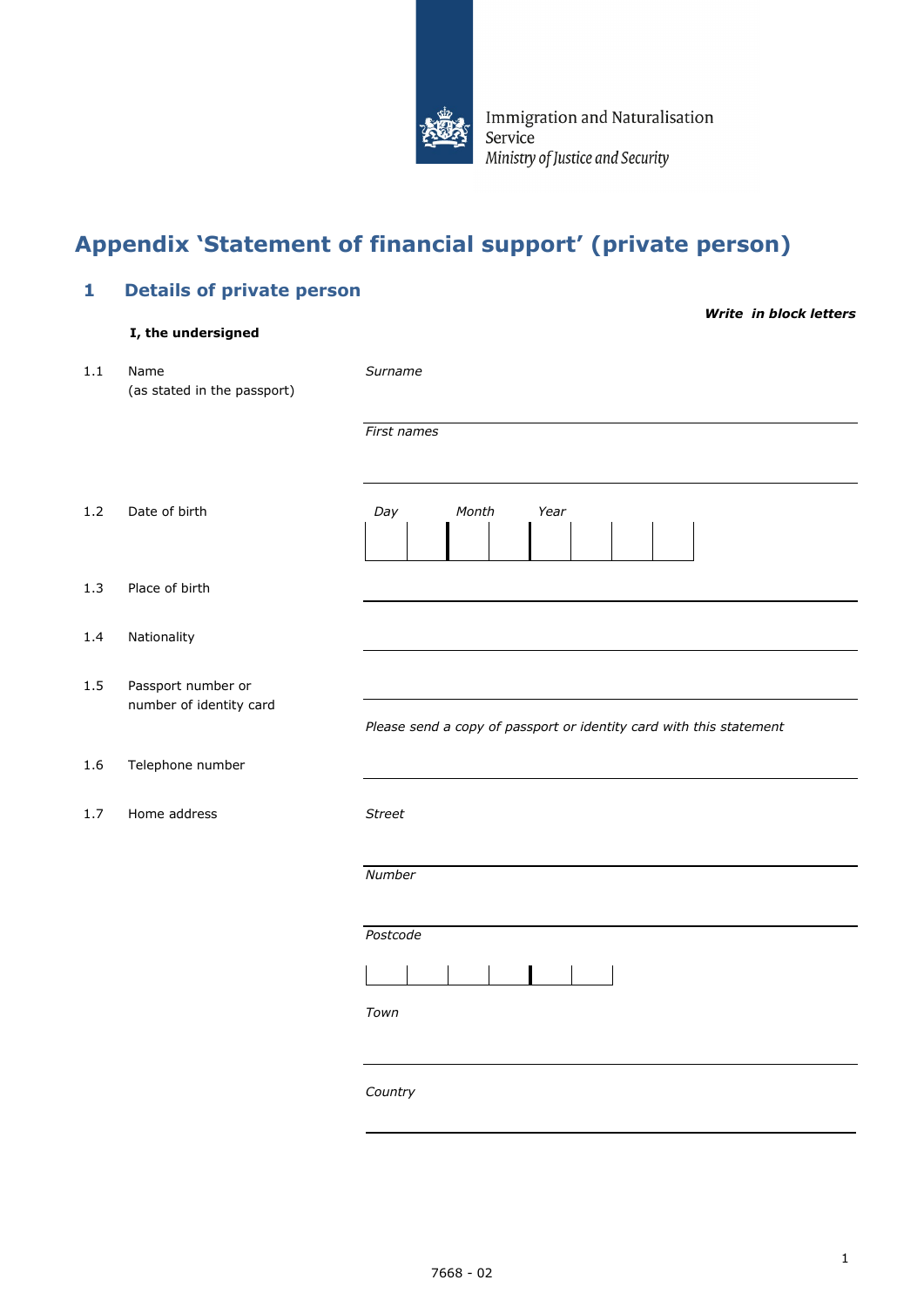## **hereby declare that I will financially support student**

| 1.8  | Name<br>(as stated in the passport)           | Surname                                                             |  |  |
|------|-----------------------------------------------|---------------------------------------------------------------------|--|--|
|      |                                               | First names                                                         |  |  |
| 1.9  | Date of birth                                 | Day<br>Month<br>Year                                                |  |  |
| 1.10 | Place of birth                                |                                                                     |  |  |
| 1.11 | Nationality                                   |                                                                     |  |  |
| 1.12 | Passport number or<br>number of identity card | Please send a copy of passport or identity card with this statement |  |  |
|      | during his/her study in the Netherlands.      |                                                                     |  |  |

## **I hereby guarantee that I will transfer a minimum monthly allowance.**

| 1.13 | Minimum monthly allowance | €   |       |      |  |
|------|---------------------------|-----|-------|------|--|
| 1.14 | Start date                | Day | Month | Year |  |
|      |                           |     |       |      |  |
|      |                           |     |       |      |  |
| 1.15 | End date                  | Day | Month | Year |  |
|      |                           |     |       |      |  |

**I hereby enclose a recent bank statement (not older than three months) proving that I have enough funds to transfer the amount in the period mentioned.**

## **2 Signing**

## **I have completed this form truthfully.**

2.1 Place and date *Place*

| Day | Month | Year |
|-----|-------|------|
|     |       |      |

#### 2.2 Signature